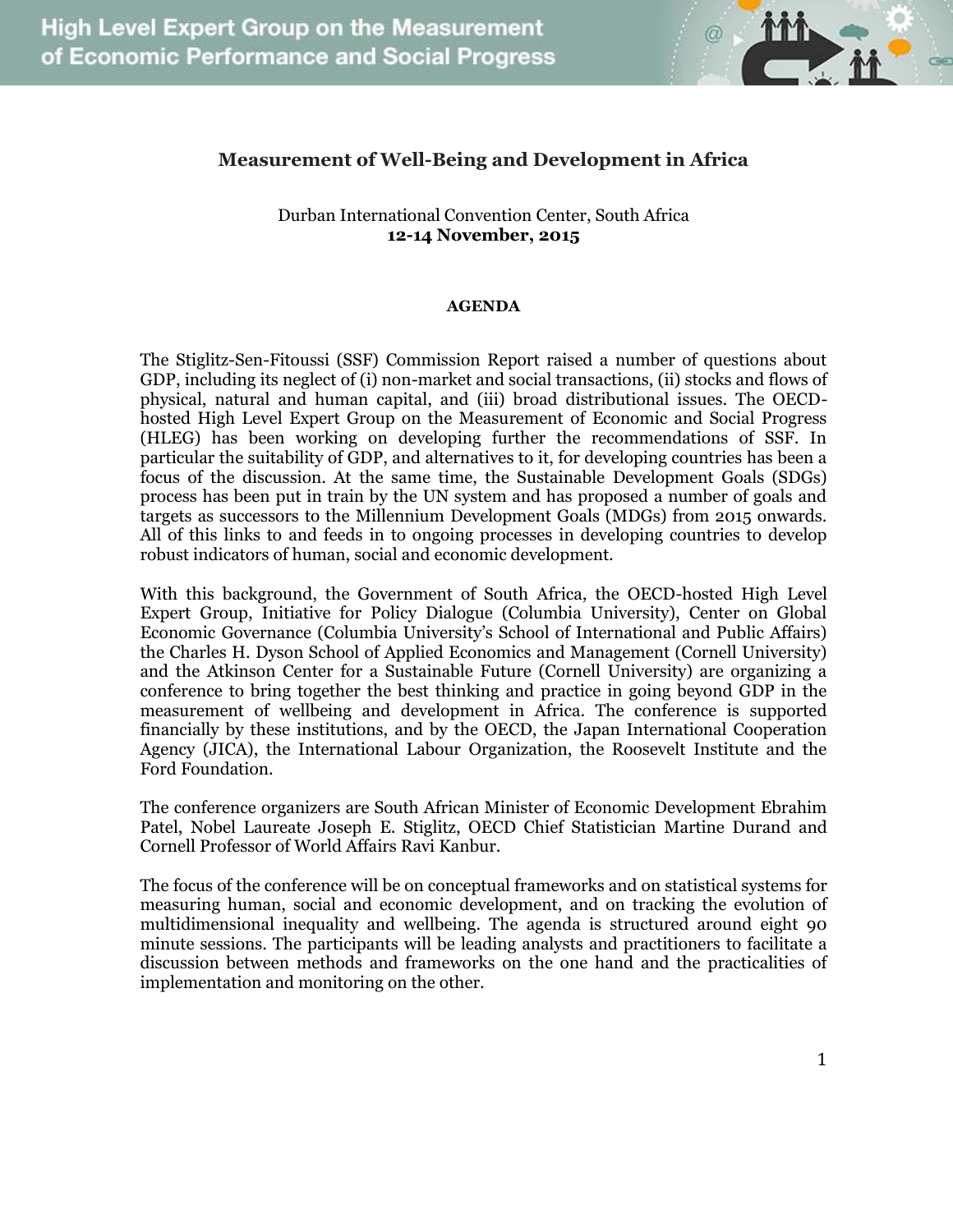

| Thursday, 12 November 2015 |                                                                                                                                                                                                                                                                                                        |  |
|----------------------------|--------------------------------------------------------------------------------------------------------------------------------------------------------------------------------------------------------------------------------------------------------------------------------------------------------|--|
| 14.30-16.00                | <b>Session I: Welcome and Setting the Stage</b>                                                                                                                                                                                                                                                        |  |
|                            | Chair: Ravi Kanbur, T.H. Lee Professor of World Affairs, Charles H. Dyson<br>School of Applied Economics and Management, Cornell University<br>Presentation: "Statistics for Colonial Rule, for the Independence Struggle, and<br>for Inclusive Governance: The Indian Experience"   Opening Statement |  |
|                            | <b>Ebrahim Patel, Minister of Economic Development, Republic of South Africa</b><br>Presentation: "Welcome and Overview"                                                                                                                                                                               |  |
|                            | Joseph E. Stiglitz, Nobel Laureate, University Professor, Columbia University<br><b>Presentation: "Why Measurement Matters"</b>                                                                                                                                                                        |  |
|                            | Marco Mira D'Ercole, Head of Household Statistics and Progress<br>Measurement, OECD<br>Presentation: "OECD Perspectives on Well-Being and Development"                                                                                                                                                 |  |
|                            | Ichiro Tambo, Director, JICA Research Institute<br>Presentation: "Quality of Growth - a view from development cooperation<br>agency"                                                                                                                                                                   |  |
|                            | Lorenzo Fioramonti, Professor of Political Economy and Director of the<br>Centre for the Study of Governance Innovation, University of Pretoria.<br>Presentation: "Beyond GDP: First Steps Towards a Wellbeing Dashboard for<br>Africa"                                                                |  |
| 16.00-16.30                | Coffee break                                                                                                                                                                                                                                                                                           |  |
| 16.30-18.00                | <b>Session II: Unemployment and Informality</b>                                                                                                                                                                                                                                                        |  |
|                            | Chair: Vic Van Vuuren, Director, ILO South Africa                                                                                                                                                                                                                                                      |  |
|                            | Frances Lund, Professor of Development Studies, University of Kwa Zulu-<br>Natal, and Director of Social Protection Program, WIEGO<br>Presentation: "Gender and Informality"                                                                                                                           |  |
|                            | Murray Leibbrandt, Pro Vice-Chancellor and Director of the Southern Africa<br>Labour and Development Research Unit, University of Cape Town.<br><i>Presentation: "Unemployment, Informality and Inequality"</i>                                                                                        |  |
|                            | William Baah-Boateng, Senior Research Fellow, African Centre for<br>Economic Transformation and Senior Lecturer, University of Ghana<br>Presentation: "Unemployment, Joblessness or Informality: Tracking Jobs Under<br>SDG" / Paper                                                                   |  |
|                            | Haroon Bhorat, Professor of Economics, and Director of the Development<br>Policy Research Unit, University of Cape Town<br>Presentation: "Minimum Wages in Sub-Saharan Africa: A Primer"                                                                                                               |  |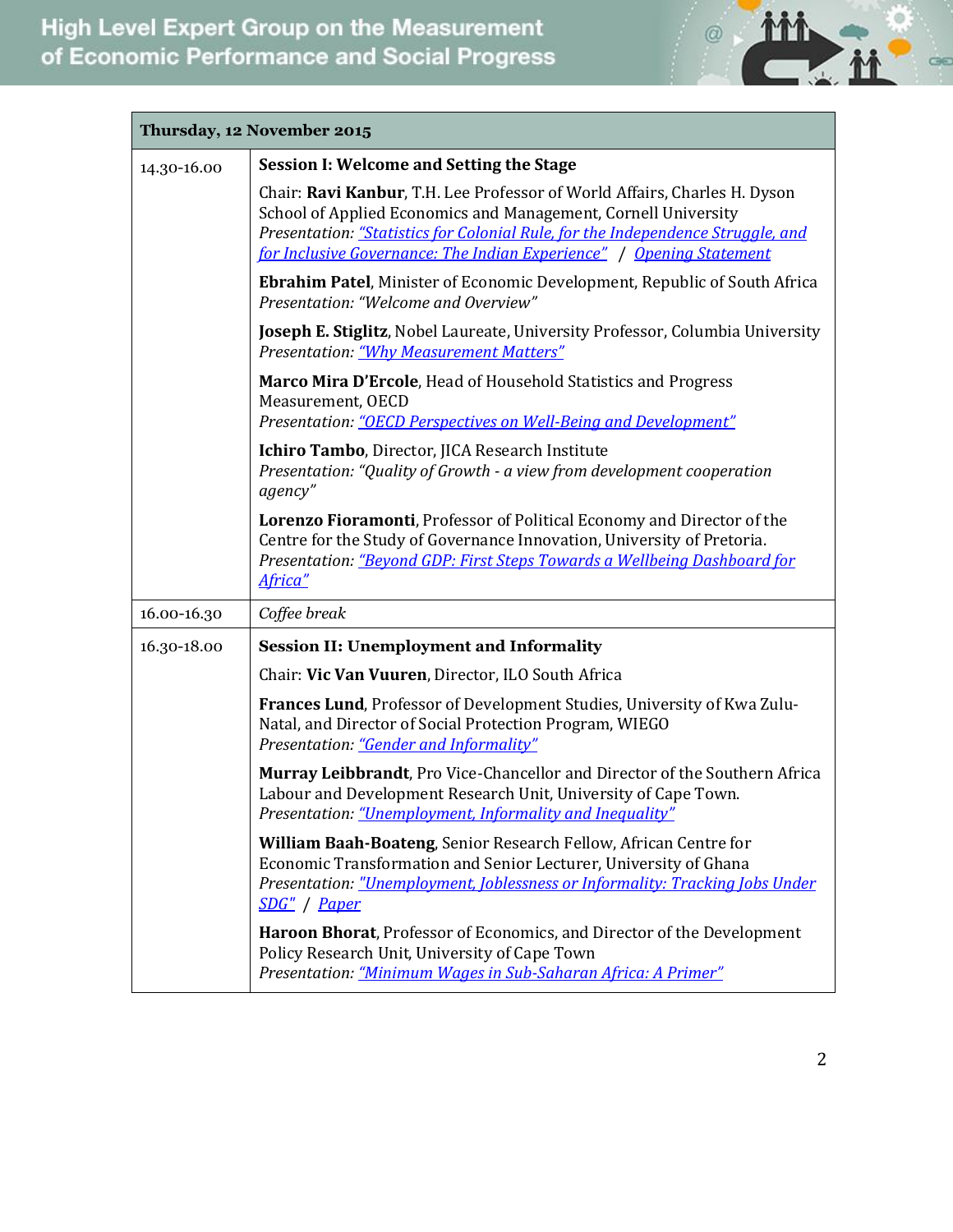

| Friday, 13 November 2015 |                                                                                                                                                                                                                                                                                                                                                                                                                                                  |  |
|--------------------------|--------------------------------------------------------------------------------------------------------------------------------------------------------------------------------------------------------------------------------------------------------------------------------------------------------------------------------------------------------------------------------------------------------------------------------------------------|--|
| 9.00-10.30               | <b>Session III: Improving National Accounts in Africa</b>                                                                                                                                                                                                                                                                                                                                                                                        |  |
|                          | Chair: Margaret Kakande, Head, Budget Monitoring and Accountability Unit,<br>Ministry of Finance, Planning and Economic Development, Uganda.                                                                                                                                                                                                                                                                                                     |  |
|                          | Rashad Cassim, Head of Research Department and Member of Monetary<br>Policy Committee, South African Reserve Bank.<br>Presentation: "National Accounts in South Africa: The challenge of Structure vs<br>Conjuncture"                                                                                                                                                                                                                            |  |
|                          | Alemayehu Seyoum Taffesse, Senior Research Fellow, International Food<br><b>Policy Research Institute</b><br>Presentation: "Agriculture and National Accounts"                                                                                                                                                                                                                                                                                   |  |
|                          | Daniel Masolwa, Statistician, National Bureau of Statistics, Tanzania<br>Presentation: "Compilation of Tanzanian National Accounts Statistics"                                                                                                                                                                                                                                                                                                   |  |
|                          | <b>Chukwudozie Ezigbalike, Chief, Data Technology Section, African Centre for</b><br>Statistics, United Nations Economic Commission for Africa.<br>Presentation: "Data Issue for Beyond GDP Africa"                                                                                                                                                                                                                                              |  |
| 10.30-11.00              | Coffee break                                                                                                                                                                                                                                                                                                                                                                                                                                     |  |
| 11.00-12.30              | <b>Session IV: Income and Wealth Inequality</b>                                                                                                                                                                                                                                                                                                                                                                                                  |  |
|                          | Chair: Ben Turok, Professor and Director of The Institute for African<br>Alternatives                                                                                                                                                                                                                                                                                                                                                            |  |
|                          | Presentation: "Inequality in South Africa. Welfarism is not enough"<br>Jan Svejnar, James T. Shotwell Professor of Global Political Economy and<br>Founding Director of the Center on Global Economic Governance, School of<br>International and Public Affairs, Columbia University.<br>Presentation: "Does wealth inequality matter for growth? The effect of<br>billionaire wealth, income distribution, and poverty in Africa and elsewhere" |  |
|                          | Servaas Van Der Berg, Professor of Economics, Stellenbosch University<br>Presentation: "Measurement issues and the central role of the labour market in<br>South African income inequality"                                                                                                                                                                                                                                                      |  |
|                          | Luc Christiaensen, Lead Economist, Jobs Group, World Bank<br>Presentation: "Poverty in a Rising Africa - a monetary perspective" / Paper                                                                                                                                                                                                                                                                                                         |  |
|                          | Dean Jolliffe, Senior Economist, Development Research Group, World Bank<br>Presentation: "A Global Count of the Extreme Poor in 2012" / Paper                                                                                                                                                                                                                                                                                                    |  |
| 12.30-14.30              | Lunch                                                                                                                                                                                                                                                                                                                                                                                                                                            |  |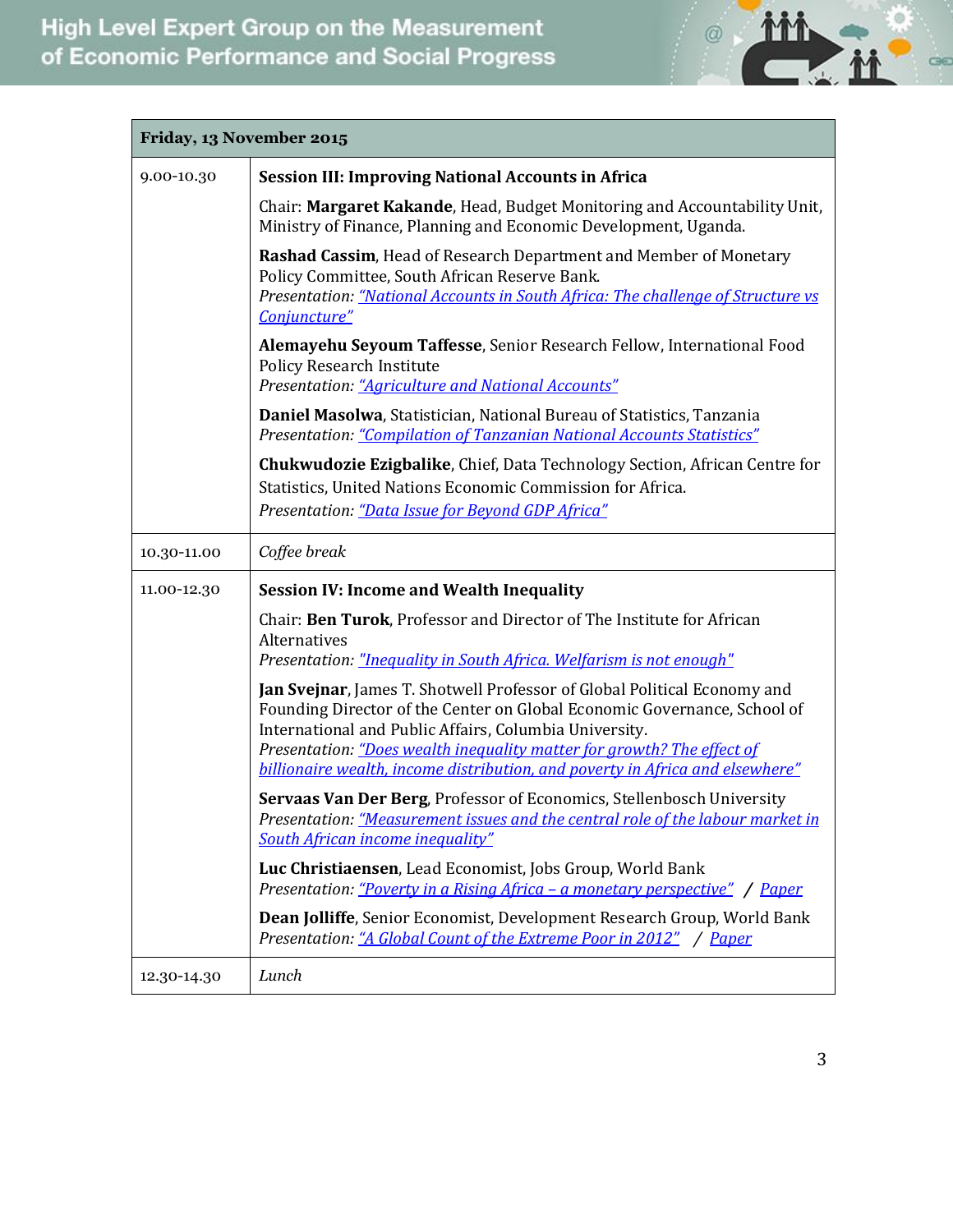

| Friday, 13 November 2015 (continued) |                                                                                                                                                                                                                                                                                 |  |
|--------------------------------------|---------------------------------------------------------------------------------------------------------------------------------------------------------------------------------------------------------------------------------------------------------------------------------|--|
| 14.30-16.00                          | <b>Session V: Multidimensional Deprivation</b>                                                                                                                                                                                                                                  |  |
|                                      | Chair: Ngone Diop, Senior Gender Advisor, United Nations Economic<br><b>Commission for Africa</b>                                                                                                                                                                               |  |
|                                      | Sabina Alkire, George Washington University and University of Oxford<br>Presentation: "Multidimensional Poverty in Sub-Saharan Africa: Measurement<br>and Relevance"                                                                                                            |  |
|                                      | Gebrehiwot A. Kebedew, Director of Programmes, Ethiopian Development<br>Research Institute<br>Presentation: "Multidimensional Deprivation: The MPI Indicators"                                                                                                                  |  |
|                                      | Luc Christiaensen, Lead Economist, Jobs Group, World Bank<br>Presentation: "Poverty in a Rising Africa - a Non-Monetary Perspective"                                                                                                                                            |  |
|                                      | Montserrat Gomendio, Deputy Director, Directorate for Education and<br>Skills, OECD<br>Presentation: "Education and inequality"                                                                                                                                                 |  |
| 16.00-16.30                          | Coffee break                                                                                                                                                                                                                                                                    |  |
| 16.30-18.00                          | <b>Session VI: Gender Dimensions</b>                                                                                                                                                                                                                                            |  |
|                                      | Chair: Akbar Noman, Professor and Senior Fellow, Initiative for Policy<br>Dialogue, Columbia University                                                                                                                                                                         |  |
|                                      | Grace Bediako, Member of National Development Planning Commission,<br>Former Chief Statistician, Ghana<br>Presentation: "Improving statistics for monitoring the sustainable development<br>goals in Africa" / Paper                                                            |  |
|                                      | Margaret Kakande, Head, Budget Monitoring and Accountability Unit,<br>Ministry of Finance, Planning and Economic Development, Uganda.<br>Presentation: "Measurement issues in dimensions of gender and wellbeing: The<br>prospects for the Social Development Goal 5 in Uganda" |  |
|                                      | Imraan Valodia, Professor and Dean, Faculty of Commerce, Law and<br>Management, University of Witwatersrand.<br>Presentation: "Gender, Households and Distribution"                                                                                                             |  |
|                                      | Ngone Diop, Senior Gender Advisor, United Nations Economic Commission<br>for Africa.<br>Presentation: "Measuring gender dimensions of well-being in Africa. A<br>conceptual framework"                                                                                          |  |
|                                      | Jane Kabubo-Mariara, Professor and Director, School of Economics,<br>University of Nairobi<br>Presentation: "Measuring and Monitoring Gender related Social Development<br>Goals in Africa" / Paper                                                                             |  |